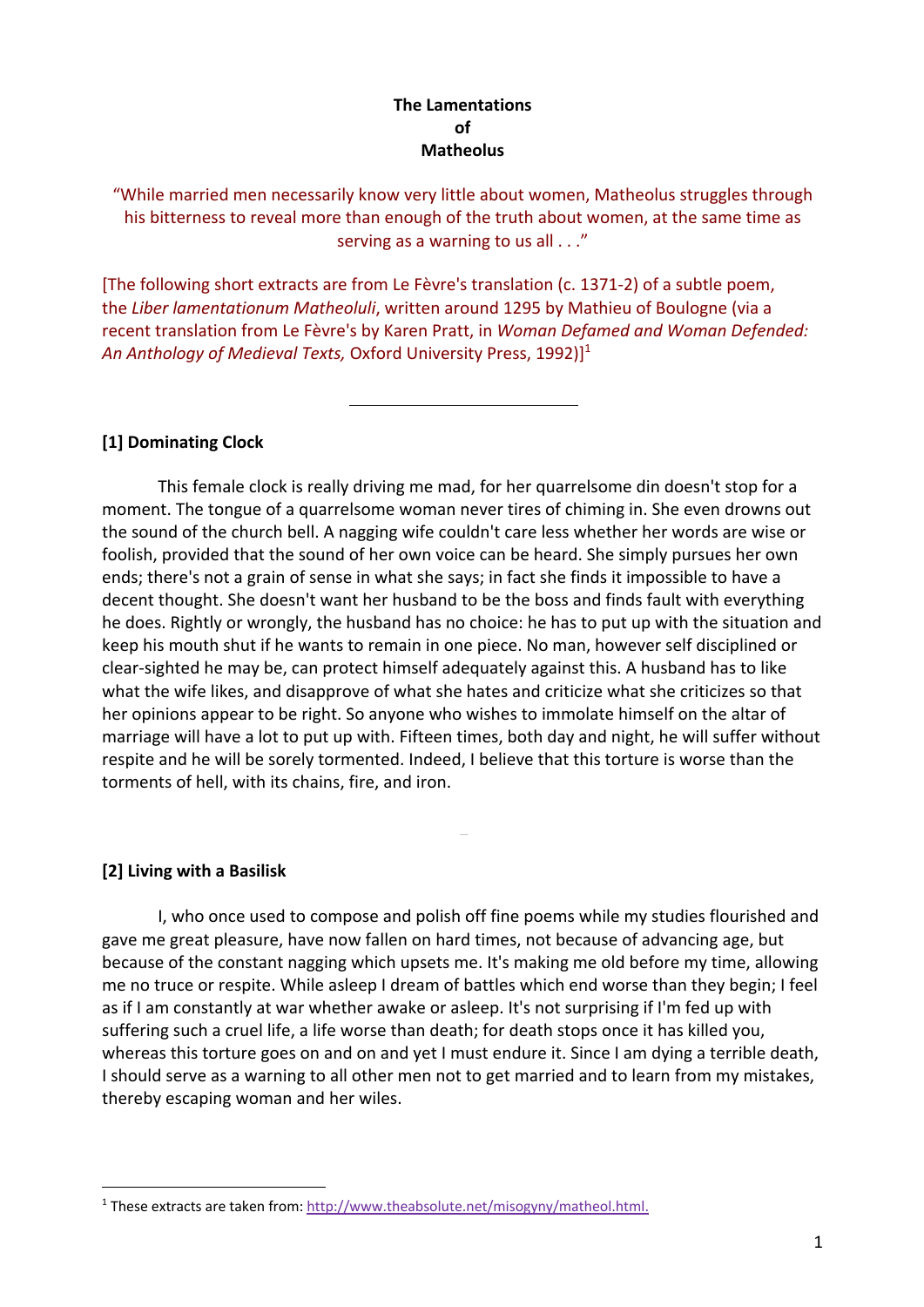If one's neighbour's house is on fire and one sees the flames leaping higher, one ought to fear for one's own house. If there is anyone who is so naive that he is untutored in woman's art, let him read this very work and select from it the most pleasing formulations himself. He will learn a lot from it provided that he uses it wisely. Dear reader, make sure that you rid yourself of women. Once you are acquainted with their opinions, behaviour and character (which I shall describe if I have the chance) then I believe that justice will prevail, that you will side with me and will rightly condemn them. Woman is always quarrelsome, a nag, cruel and shrewish. Peace and quiet are foreign to her…

Whether she is weeping or nagging, her husband hears everything, whether he wants to or not. Yet he dares not complain about it for in return for one word of complaint he would get a thousand. Instead he has to leave home and escape from his house. This treacherous cow treats him so badly that the man has to flee. It's true that smoke, rain, and a wife's unjustified nagging drive a man away from his home. When a woman argues and disputes she is often the one to start the quarrel. The water becomes undrinkable, the smoke from the hearth clouds his sight, making his eyes weep and he is unable to stay any longer in those conditions. In order to start a fight the wife pretends that she has caught her husband in the act of adultery. She attacks or turns on him, or strikes their child so that it screams and she couldn't be bothered to calm it down, she is such a cruel viper.

Just as it is impossible for a fish to live out of water, so a wife can't live without abusing her husband and fighting. So I tell you truly, take in carefully what you read, for she is like a basilisk and may God protect you from this snake that kills people with its gaze. Above all retain this piece of advice: the only antidote is to flee it. Man is much safer with a snake or a lion than with a woman in fighting mood. I can demonstrate this with indisputable proof. You can tame all wild beasts by using chains or cages, ingenuity and cunning, and break their proud spirits, but you can't do this with your wife, for you can't get rid of an old crease in a boot. Even if you could conquer a whole empire by feats of arms, you would not be able to subjugate a woman. You can see this illustrated in paintings and Holy Scripture bears witness to this too. No man exists who has nothing to fear from her. If you are willing to acknowledge the truth, there is no man, however powerful. who isn't ultimately defeated by woman and her shield.

### **[3] "Jangling" Woman**

Indeed, the birds will stop singing and the crickets in summer too before woman finds the strength to hold her tongue, whatever harm comes of her words. For Calphurnia, more gossipy than a magpie, this was indeed her undoing, since she did not plead her case wisely. Her verdict was to bare her bum. Her punishment for her crime, which she fully deserved, was to reduce all women to the status of second-class citizens. Each is deprived of and barred from practising advocacy. With her tongue and outrageous behaviour she banned all women. They have inherited her tongue and share in her guilt, according to the laws of heredity. Condemned in this way, rightly as far as I can tell, they are forbidden for all time to question witnesses and to defend cases…

Why is the raven black? Some writers lead us to believe that it was once white. She has changed her appearance as a sign of her fault, because she was a gossip, a slanderer, and a nag. If only our wives were now similarly metamorphosed by divine miracle and shed their nasty habits. If I had my way, no man would have to suffer this. Indeed, the devil was told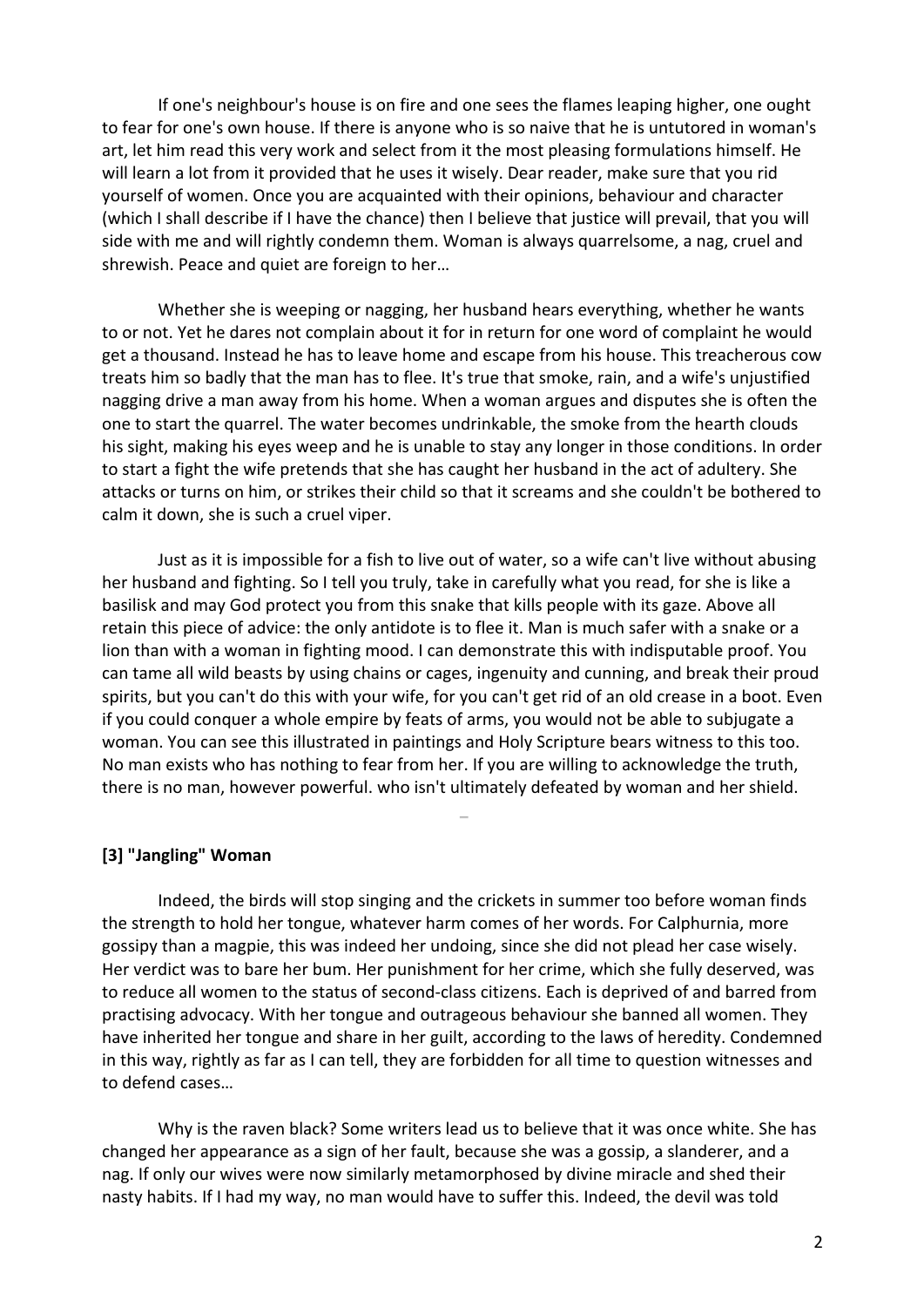concerning woman that God, in whom all good abounds, would have made the world a peaceful place if he had removed the cursed tongues of women, so ill-pained in the art of speaking. In many a land and many a country, wars begin and are caused because of women. It seems therefore that whoever gave them the gift of speech was out of his mind. If one were to dare to accuse God, He would not be able to defend Himself against the charge of giving perverse women deadly weapons when He gave them many tongues. He saw the evil that would come of it, and yet did not wish to come to our aid. It's my belief that it would be a miracle to make a mute woman speak. But truly, it would be a much greater marvel if one were able to shut up a woman once she is in full flow. The two are barely comparable. Why are women more argumentative, so full of idle gossip and more talkative than men? Because they are made of bone, while our bodies are fashioned of clay: bone makes more noise than clay. Note therefore my conclusion, which does not offer us much solace: it is their nature which makes them all foolish and proud.

### **[4] The Free-wheeling Widow**

As soon as her husband is in his coffin, a wife's only thought day and night is to catch another husband. She observes convention by weeping, but after three days can't wait to be remarried. If her children wish to claim their share of the goods and money they have inherited from their father, there's not one of them who doesn't pay dearly for it. She disagrees with everything they say, argues, and is good at reproaching them, saying "I would already be married if it were not for your objections, for this has already happened to me three or four times. Now I'm having to dispute with you; what wretched progeny I have borne." Then she curses the fruits of her womb and tells them that despite their objections, without delay or further procrastination, she will marry one of her suitors, who will protect her rights for her.

And she is so eager to marry that she takes a husband who brings about her ruin: who spends and squanders her money, an unbridled spendthrift, who will not be restrained as long as she still has something in the loft. He leaves her with neither a penny nor halfpenny, neither land, vineyard, nor house which he hasn't sold; everything has been spent. Then, when she sees how she has been used, she complains to her children and weeps for her first husband. Such tears, may God help me, with which women reproach their most recent husbands are an indictment against the heat of their loins. Their frivolity does not excuse them.

# **[5] In Defence of Antifeminism**

Yet one might disagree with me, criticize my conclusion. and, putting forward the opposite point of view, suggest that my words are completely untrue. For, if some women are evil and perverse and abnormal, it does not necessarily follow that all of them are so cruel and wicked; nor should all of them be lumped together in this general reproach. A speech is badly composed if one's general conclusion is only partly valid. Logic hates this type of argumentation. Nevertheless, this present work, which expresses the pain in my heart, wishes me to exclude nothing, but commands me to push my argument to its logical, if extreme, conclusion, which is that no good woman exists. Solomon, in his works, makes an amazing comment, which supports my case, for he exclaims, "Who could find a virtuous woman?" The implication here is, of course, that this would be impossible. Since he says this, who am I to disagree? Why should I be shocked? What's more, he says that a base and broken man is